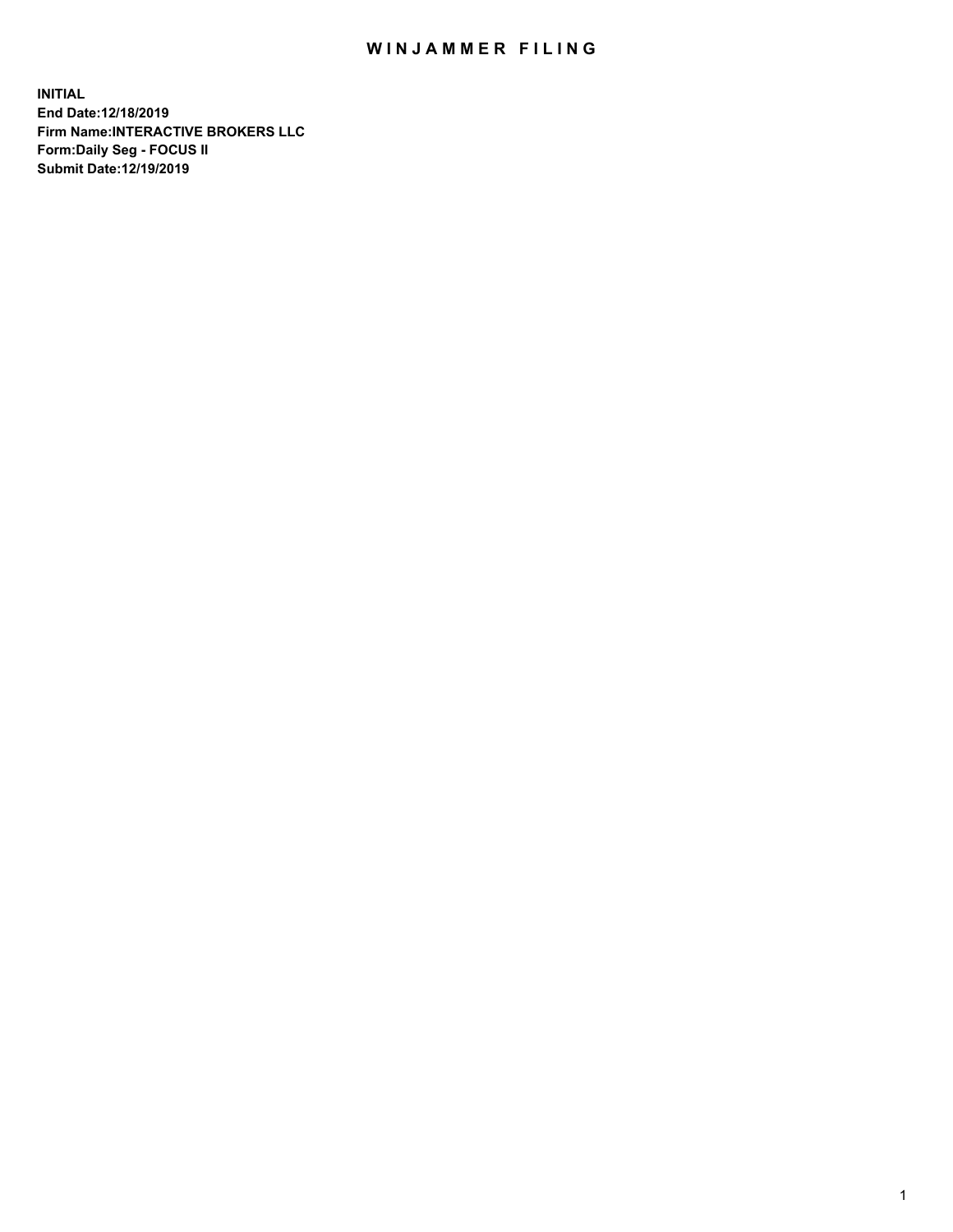**INITIAL End Date:12/18/2019 Firm Name:INTERACTIVE BROKERS LLC Form:Daily Seg - FOCUS II Submit Date:12/19/2019 Daily Segregation - Cover Page**

| Name of Company                                                                                                                                                                                                                                                                                                                | <b>INTERACTIVE BROKERS LLC</b>                                                                  |
|--------------------------------------------------------------------------------------------------------------------------------------------------------------------------------------------------------------------------------------------------------------------------------------------------------------------------------|-------------------------------------------------------------------------------------------------|
| <b>Contact Name</b>                                                                                                                                                                                                                                                                                                            | James Menicucci                                                                                 |
| <b>Contact Phone Number</b>                                                                                                                                                                                                                                                                                                    | 203-618-8085                                                                                    |
| <b>Contact Email Address</b>                                                                                                                                                                                                                                                                                                   | jmenicucci@interactivebrokers.c<br>om                                                           |
| FCM's Customer Segregated Funds Residual Interest Target (choose one):<br>a. Minimum dollar amount: ; or<br>b. Minimum percentage of customer segregated funds required:%; or<br>c. Dollar amount range between: and; or<br>d. Percentage range of customer segregated funds required between:% and%.                          | $\overline{\mathbf{0}}$<br>$\overline{\mathbf{0}}$<br>155,000,000 245,000,000<br>0 <sub>0</sub> |
| FCM's Customer Secured Amount Funds Residual Interest Target (choose one):<br>a. Minimum dollar amount: ; or<br>b. Minimum percentage of customer secured funds required:% ; or<br>c. Dollar amount range between: and; or<br>d. Percentage range of customer secured funds required between:% and%.                           | $\overline{\mathbf{0}}$<br>$\overline{\mathbf{0}}$<br>80,000,000 120,000,000<br>0 <sub>0</sub>  |
| FCM's Cleared Swaps Customer Collateral Residual Interest Target (choose one):<br>a. Minimum dollar amount: ; or<br>b. Minimum percentage of cleared swaps customer collateral required:% ; or<br>c. Dollar amount range between: and; or<br>d. Percentage range of cleared swaps customer collateral required between:% and%. | $\overline{\mathbf{0}}$<br>$\underline{\mathbf{0}}$<br>0 <sub>0</sub><br>0 <sub>0</sub>         |

Attach supporting documents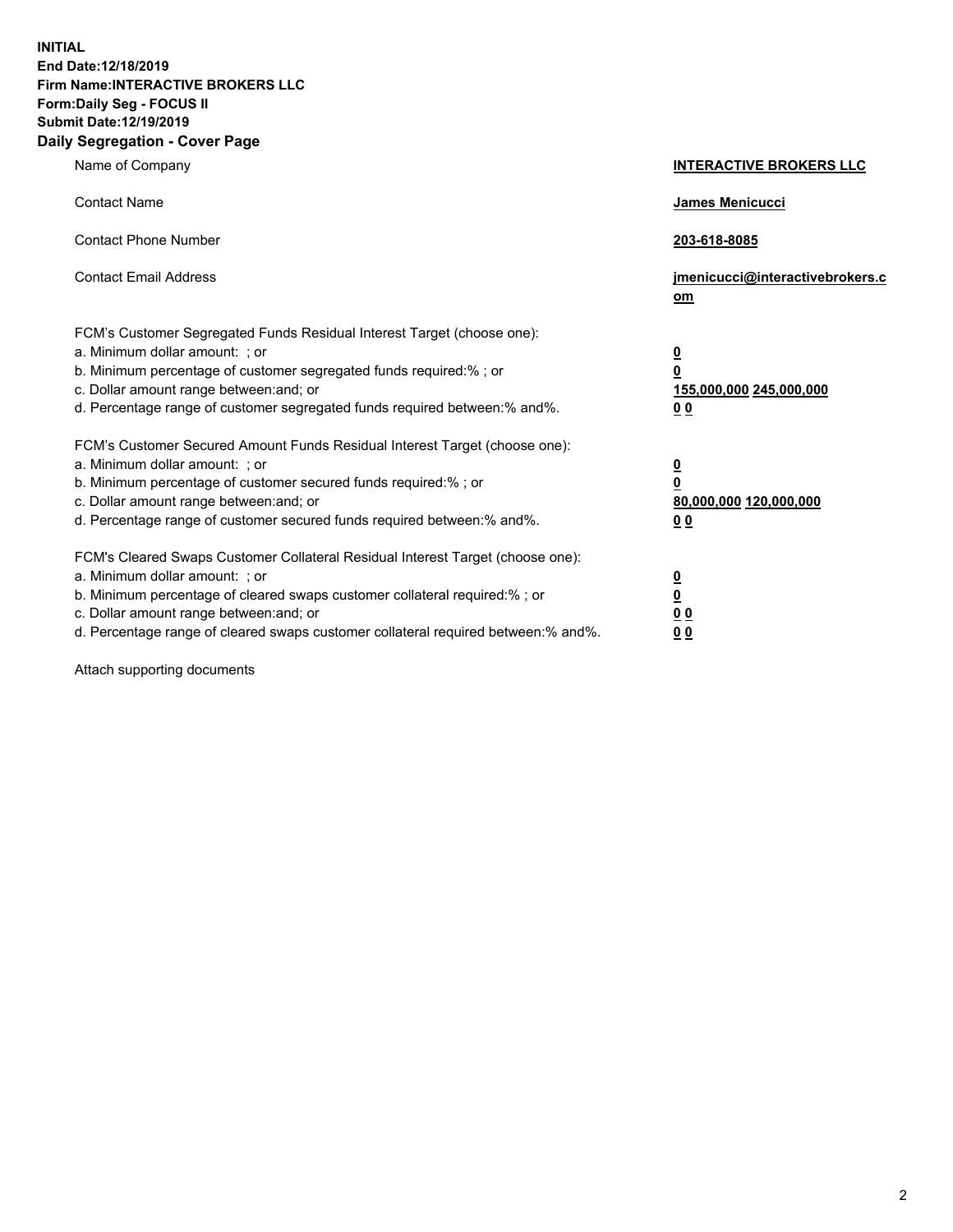## **INITIAL End Date:12/18/2019 Firm Name:INTERACTIVE BROKERS LLC Form:Daily Seg - FOCUS II Submit Date:12/19/2019**

|     | <b>Daily Segregation - Secured Amounts</b>                                                  |                                           |
|-----|---------------------------------------------------------------------------------------------|-------------------------------------------|
|     | Foreign Futures and Foreign Options Secured Amounts                                         |                                           |
|     | Amount required to be set aside pursuant to law, rule or regulation of a foreign            | $0$ [7305]                                |
|     | government or a rule of a self-regulatory organization authorized thereunder                |                                           |
| 1.  | Net ledger balance - Foreign Futures and Foreign Option Trading - All Customers             |                                           |
|     | A. Cash                                                                                     | 513,606,212 [7315]                        |
|     | B. Securities (at market)                                                                   | $0$ [7317]                                |
| 2.  | Net unrealized profit (loss) in open futures contracts traded on a foreign board of trade   | 1,148,228 [7325]                          |
| 3.  | Exchange traded options                                                                     |                                           |
|     | a. Market value of open option contracts purchased on a foreign board of trade              | 229,297 [7335]                            |
|     | b. Market value of open contracts granted (sold) on a foreign board of trade                | -283,788 [7337]                           |
| 4.  | Net equity (deficit) (add lines 1.2. and 3.)                                                | 514,699,949 [7345]                        |
| 5.  | Account liquidating to a deficit and account with a debit balances - gross amount           | 2,805 [7351]                              |
|     | Less: amount offset by customer owned securities                                            | 0 [7352] 2,805 [7354]                     |
| 6.  | Amount required to be set aside as the secured amount - Net Liquidating Equity              | 514,702,754 [7355]                        |
|     | Method (add lines 4 and 5)                                                                  |                                           |
| 7.  | Greater of amount required to be set aside pursuant to foreign jurisdiction (above) or line | 514,702,754 [7360]                        |
|     | 6.                                                                                          |                                           |
|     | FUNDS DEPOSITED IN SEPARATE REGULATION 30.7 ACCOUNTS                                        |                                           |
| 1.  | Cash in banks                                                                               |                                           |
|     | A. Banks located in the United States                                                       | 38,696,552 [7500]                         |
|     | B. Other banks qualified under Regulation 30.7                                              | 0 [7520] 38,696,552 [7530]                |
| 2.  | Securities                                                                                  |                                           |
|     | A. In safekeeping with banks located in the United States                                   | 493,503,562 [7540]                        |
|     | B. In safekeeping with other banks qualified under Regulation 30.7                          | 0 [7560] 493,503,562 [7570]               |
| 3.  | Equities with registered futures commission merchants                                       |                                           |
|     | A. Cash                                                                                     | $0$ [7580]                                |
|     | <b>B.</b> Securities                                                                        | $0$ [7590]                                |
|     | C. Unrealized gain (loss) on open futures contracts                                         | $0$ [7600]                                |
|     | D. Value of long option contracts                                                           | $0$ [7610]                                |
|     | E. Value of short option contracts                                                          | 0 [7615] 0 [7620]                         |
| 4.  | Amounts held by clearing organizations of foreign boards of trade                           |                                           |
|     | A. Cash                                                                                     | $0$ [7640]                                |
|     | <b>B.</b> Securities                                                                        | $0$ [7650]                                |
|     | C. Amount due to (from) clearing organization - daily variation                             | $0$ [7660]                                |
|     | D. Value of long option contracts                                                           | $0$ [7670]                                |
|     | E. Value of short option contracts                                                          | 0 [7675] 0 [7680]                         |
| 5.  | Amounts held by members of foreign boards of trade                                          |                                           |
|     | A. Cash                                                                                     | 104,358,986 [7700]                        |
|     | <b>B.</b> Securities                                                                        | $0$ [7710]                                |
|     | C. Unrealized gain (loss) on open futures contracts                                         | $-1,239,423$ [7720]                       |
|     | D. Value of long option contracts                                                           | 229,297 [7730]                            |
|     | E. Value of short option contracts                                                          | <u>-283,788</u> [7735] 103,065,072 [7740] |
| 6.  | Amounts with other depositories designated by a foreign board of trade                      | $0$ [7760]                                |
| 7.  | Segregated funds on hand                                                                    | $0$ [7765]                                |
| 8.  | Total funds in separate section 30.7 accounts                                               | 635,265,186 [7770]                        |
| 9.  | Excess (deficiency) Set Aside for Secured Amount (subtract line 7 Secured Statement         | 120,562,432 [7380]                        |
|     | Page 1 from Line 8)                                                                         |                                           |
| 10. | Management Target Amount for Excess funds in separate section 30.7 accounts                 | 80,000,000 [7780]                         |
| 11. | Excess (deficiency) funds in separate 30.7 accounts over (under) Management Target          | 40,562,432 [7785]                         |
|     |                                                                                             |                                           |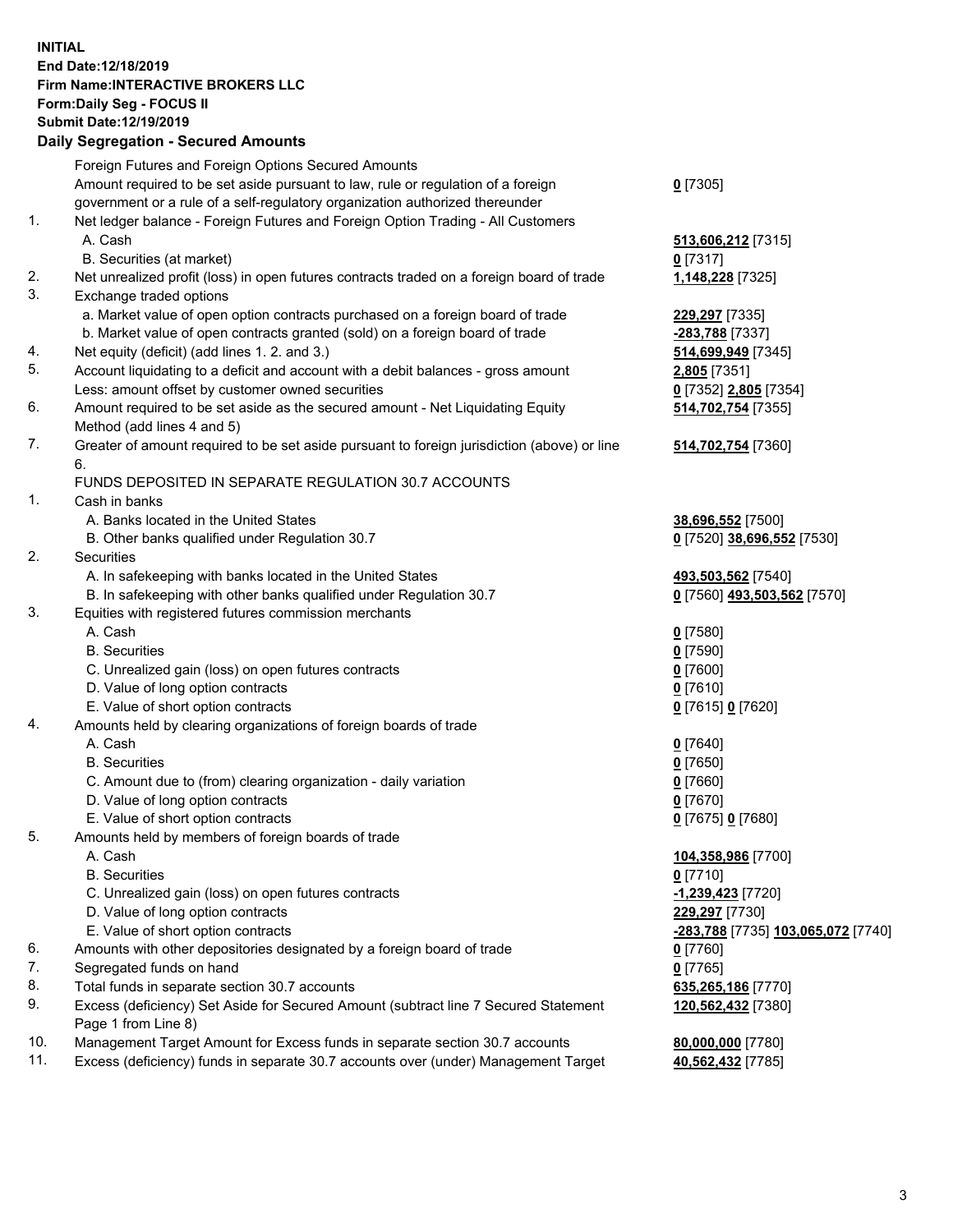**INITIAL End Date:12/18/2019 Firm Name:INTERACTIVE BROKERS LLC Form:Daily Seg - FOCUS II Submit Date:12/19/2019 Daily Segregation - Segregation Statement** SEGREGATION REQUIREMENTS(Section 4d(2) of the CEAct) 1. Net ledger balance A. Cash **4,119,882,506** [7010] B. Securities (at market) **0** [7020] 2. Net unrealized profit (loss) in open futures contracts traded on a contract market **-19,671,701** [7030] 3. Exchange traded options A. Add market value of open option contracts purchased on a contract market **152,242,567** [7032] B. Deduct market value of open option contracts granted (sold) on a contract market **-185,671,086** [7033] 4. Net equity (deficit) (add lines 1, 2 and 3) **4,066,782,286** [7040] 5. Accounts liquidating to a deficit and accounts with debit balances - gross amount **952,153** [7045] Less: amount offset by customer securities **0** [7047] **952,153** [7050] 6. Amount required to be segregated (add lines 4 and 5) **4,067,734,439** [7060] FUNDS IN SEGREGATED ACCOUNTS 7. Deposited in segregated funds bank accounts A. Cash **974,289,628** [7070] B. Securities representing investments of customers' funds (at market) **2,000,627,970** [7080] C. Securities held for particular customers or option customers in lieu of cash (at market) **0** [7090] 8. Margins on deposit with derivatives clearing organizations of contract markets A. Cash **24,735,136** [7100] B. Securities representing investments of customers' funds (at market) **1,301,217,231** [7110] C. Securities held for particular customers or option customers in lieu of cash (at market) **0** [7120] 9. Net settlement from (to) derivatives clearing organizations of contract markets **1,616,558** [7130] 10. Exchange traded options A. Value of open long option contracts **151,939,901** [7132] B. Value of open short option contracts **-185,409,586** [7133] 11. Net equities with other FCMs A. Net liquidating equity **0** [7140] B. Securities representing investments of customers' funds (at market) **0** [7160] C. Securities held for particular customers or option customers in lieu of cash (at market) **0** [7170] 12. Segregated funds on hand **0** [7150] 13. Total amount in segregation (add lines 7 through 12) **4,269,016,838** [7180] 14. Excess (deficiency) funds in segregation (subtract line 6 from line 13) **201,282,399** [7190] 15. Management Target Amount for Excess funds in segregation **155,000,000** [7194]

16. Excess (deficiency) funds in segregation over (under) Management Target Amount Excess

**46,282,399** [7198]